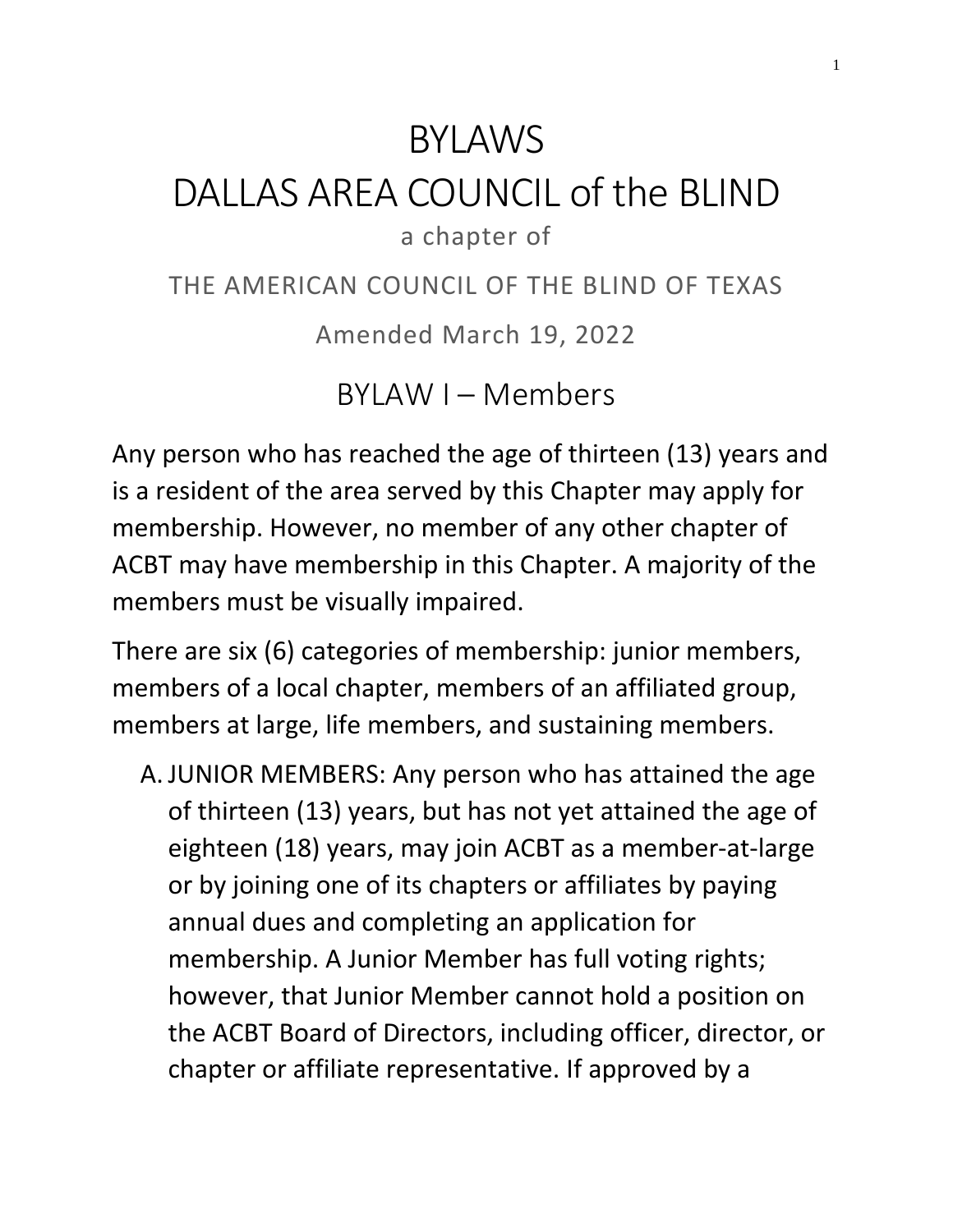chapter or affiliate of ACBT, a Junior Member may serve as a Director on the chapter or affiliate board of directors.

```
BYLAW II – VOTING AND DUES:
```
- A. Voting rights of members shall be limited to those in good standing.
- B. Members who have not paid their dues by February 15 are delinquent and not eligible to vote at the national convention.
- C. In order to vote in local elections, constitutional or bylaw changes, dues must have been received 45 days prior to this event.
- D.Dues for members shall be set by the Chapter for the calendar year in the amount of ten dollars ( \$10.00)
- E. Dues received after October 1 shall be considered dues For the current year and following calendar year.

BYLAW III – DUTIES OF OFFICERS:

- A. The duties of the President shall be:
	- 1. To serve as executive head of this Chapter.
	- 2. To enforce the provisions of the Constitution, Bylaws, Resolutions and Policies adopted by the members.
	- 3. To appoint committees with approval of the Members so appointed, as may be necessary for the successful operation of this Chapter.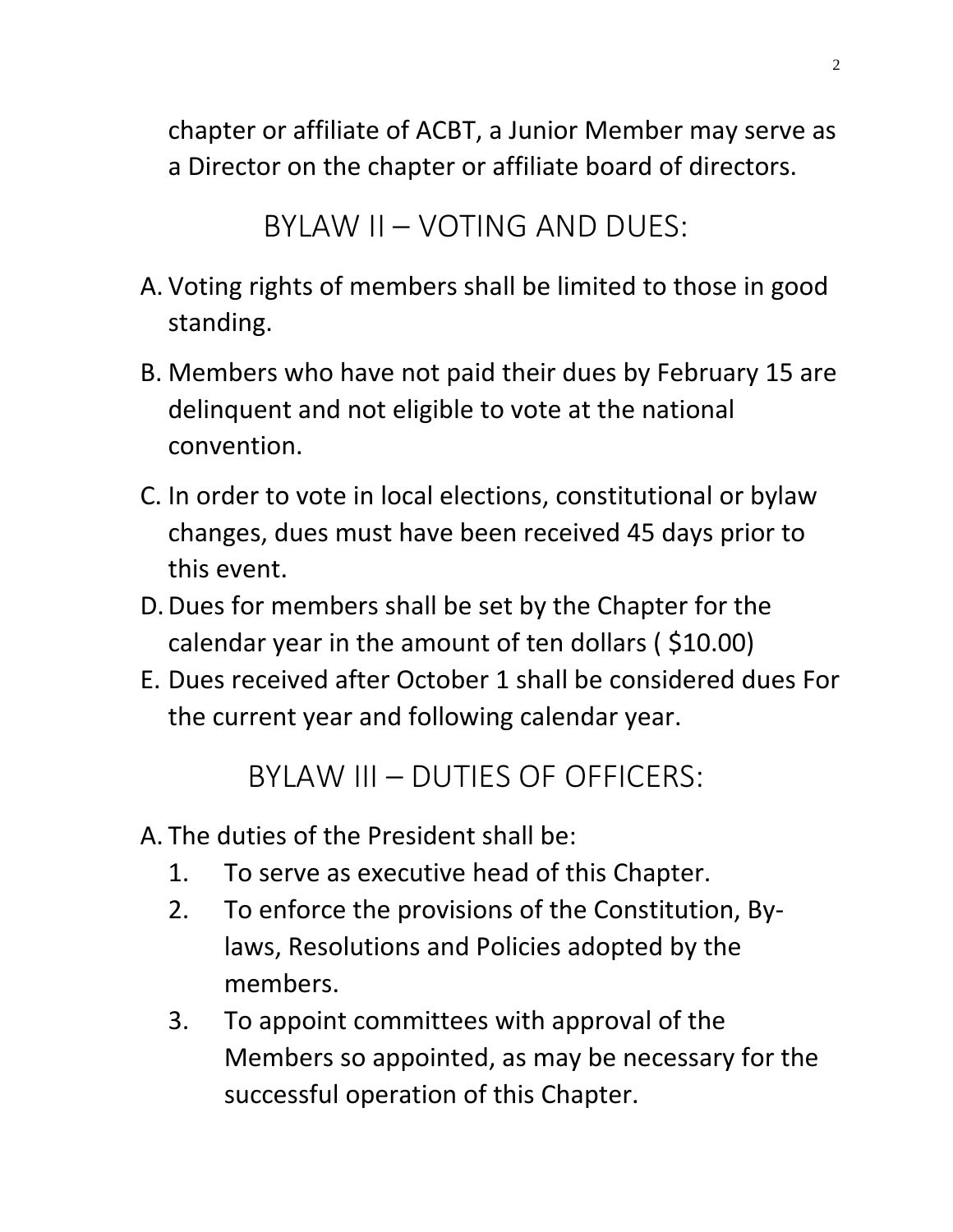- 4. To exercise all of the duties usually performed by such executive officer.
- 5. To serve as Ex-officio member of all committees.
- 6. In a proper case, and for failure to perform duties, remove any member of such committee and appoint a successor.
- 7. To be responsible for the supervision of all employees of this Chapter and for the selection and dismissal of said employees.
- 8. To appoint a Sergeant-at-Arms and a Parliamentarian.
- 9. To appoint a sighted assistant to the Secretary and/or Treasurer when deemed necessary.
- 10. To co-sign checks.
- B. The duties of the First Vice-President shall be:
	- 1. To have all authority to perform all duties of the President during the President's absence.
	- 2. To chair the membership and credentials committee and to assume responsibility for membership renewal and recruiting new members.
	- 3. To perform other duties as may be prescribed by the President.
	- 4. To fill the vacancy created by the death or resignation of the President, to assume duties and responsibilities of the President, and to continue in that office for the remainder of the term.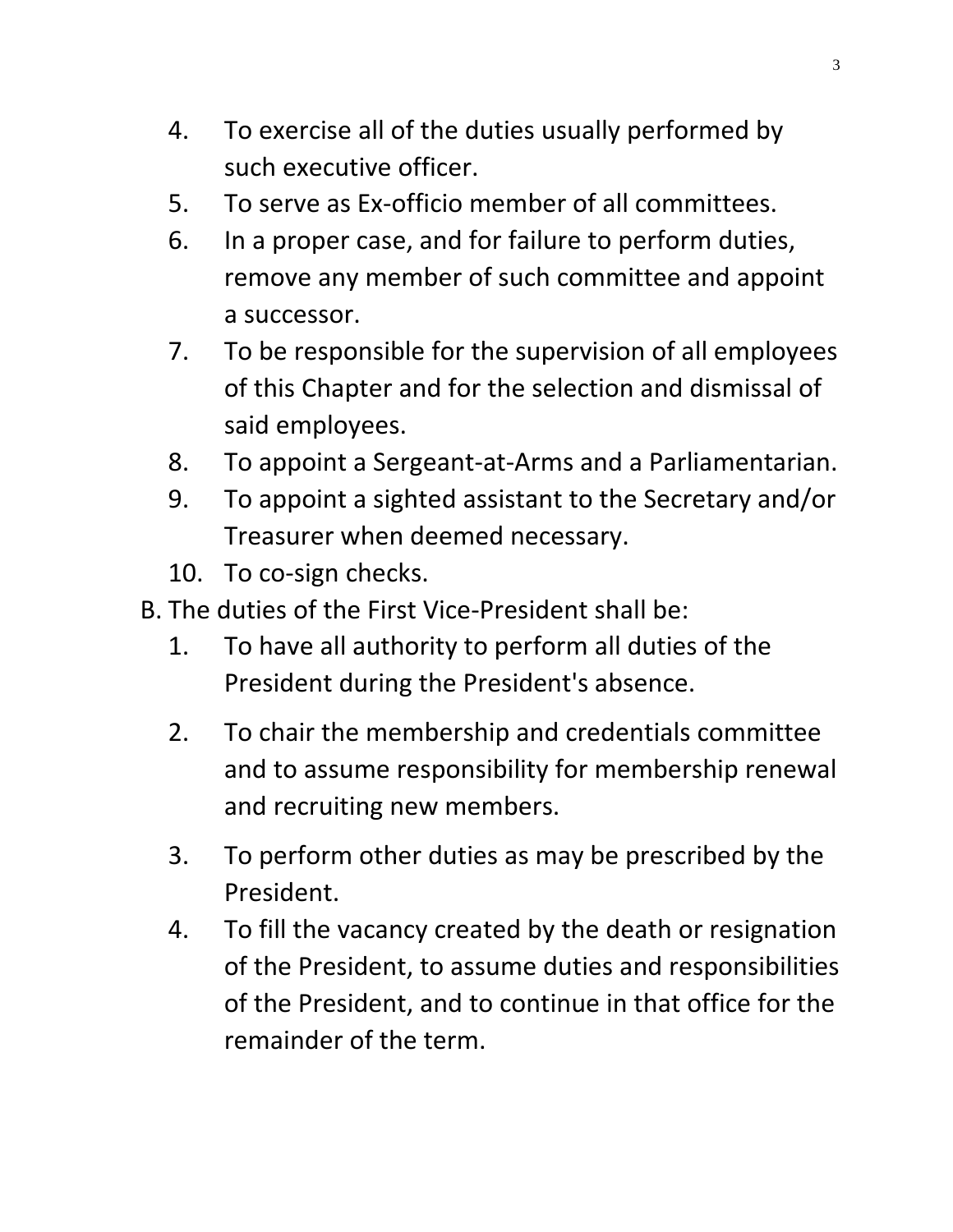- 5. To surrender all records and property of this organization to his/her successor.
- C. The duties of the second Vice President shall be:
	- 1. To assume responsibility for fund raising.
	- 2. To perform other duties as may be prescribed by the President.
	- 3. To surrender all records and property of this organization to his/her successor.
- D. The duties of the Secretary shall be:
	- 1. To maintain a list of all members.
	- 2. To keep a record of all proceedings.
	- 3. To co-sign all checks when not co-signed by the President.
	- 4. To be responsible for distribution of all written materials.
	- 5. To surrender all records and property of the organization to his/her successor.
- E. The Duties of the Treasurer shall be:
	- 1. To serve as custodian of all funds.
	- 2. To keep accurate records of all financial transactions.
	- 3. To deposit all funds in a bank designated by the officers.
	- 4. 4 To sign any instrument disbursing money along with designated co-signer. In the absence of the treasurer, the secretary and president may co-sign.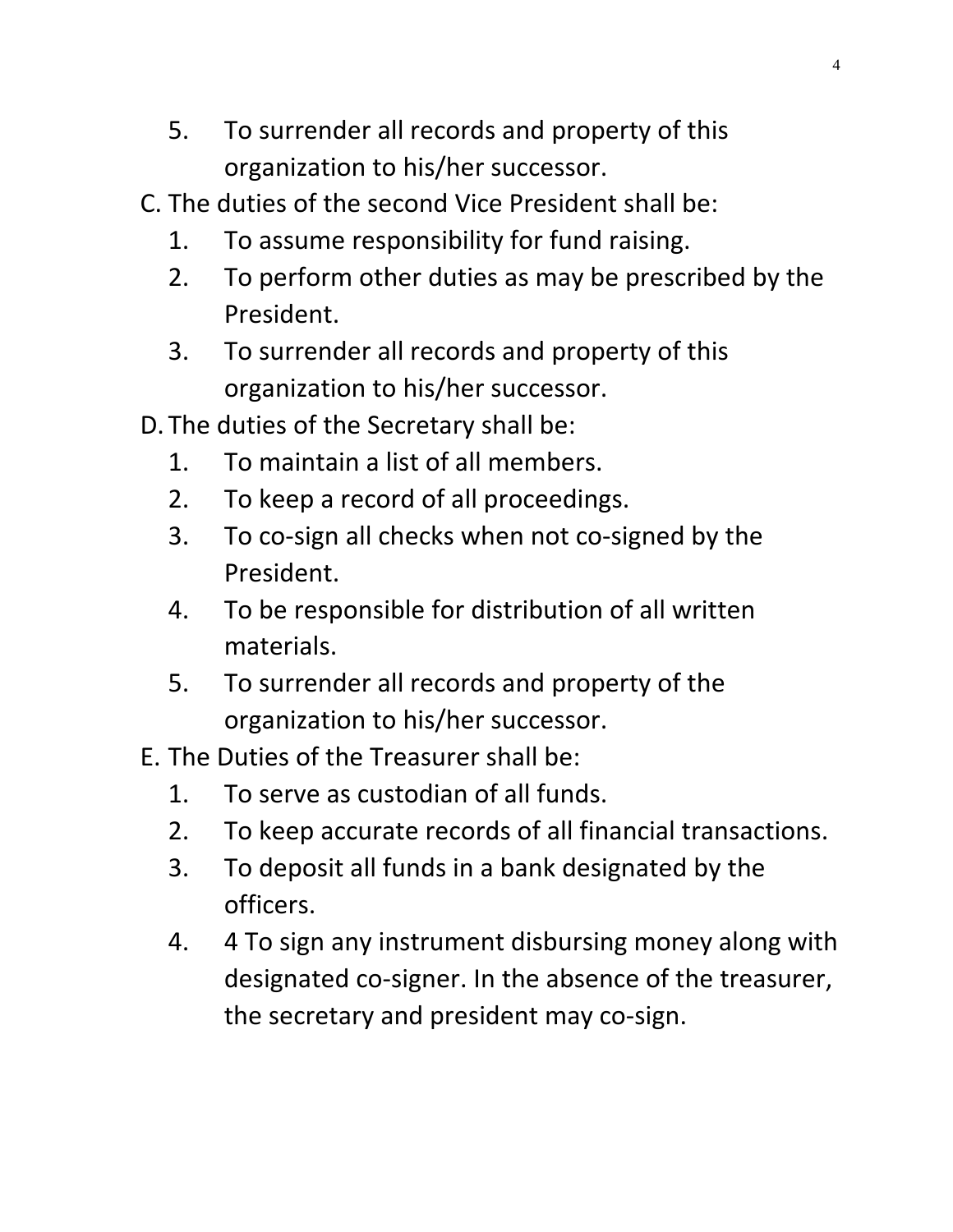- 5. To submit books for inspection to any officer of this Chapter or to any group of five members requesting such inspection.
- 6. To submit books to any auditor designated by the President.
- 7. To perform such other duties as may from time to Time be designated by the President.
- 8. To forward to the Secretary names of all members as dues are received.
- 9. To provide a written and verbal financial report at each chapter meeting. If the treasurer is unable to attend the meeting, the treasurer shall provide a written report to the president.
- 10. The Treasurer shall chair the finance and budget committee.
- 11. For the on line banking, cosigners on the account shall be provided access through a log in code to be able to monitor information and activity on the account.
- 12. All financial disbursements require prior chapter membership approval.
- 13. The treasurer shall be responsible for obtaining access to having an annual treasury review/audit through a licensed CPA.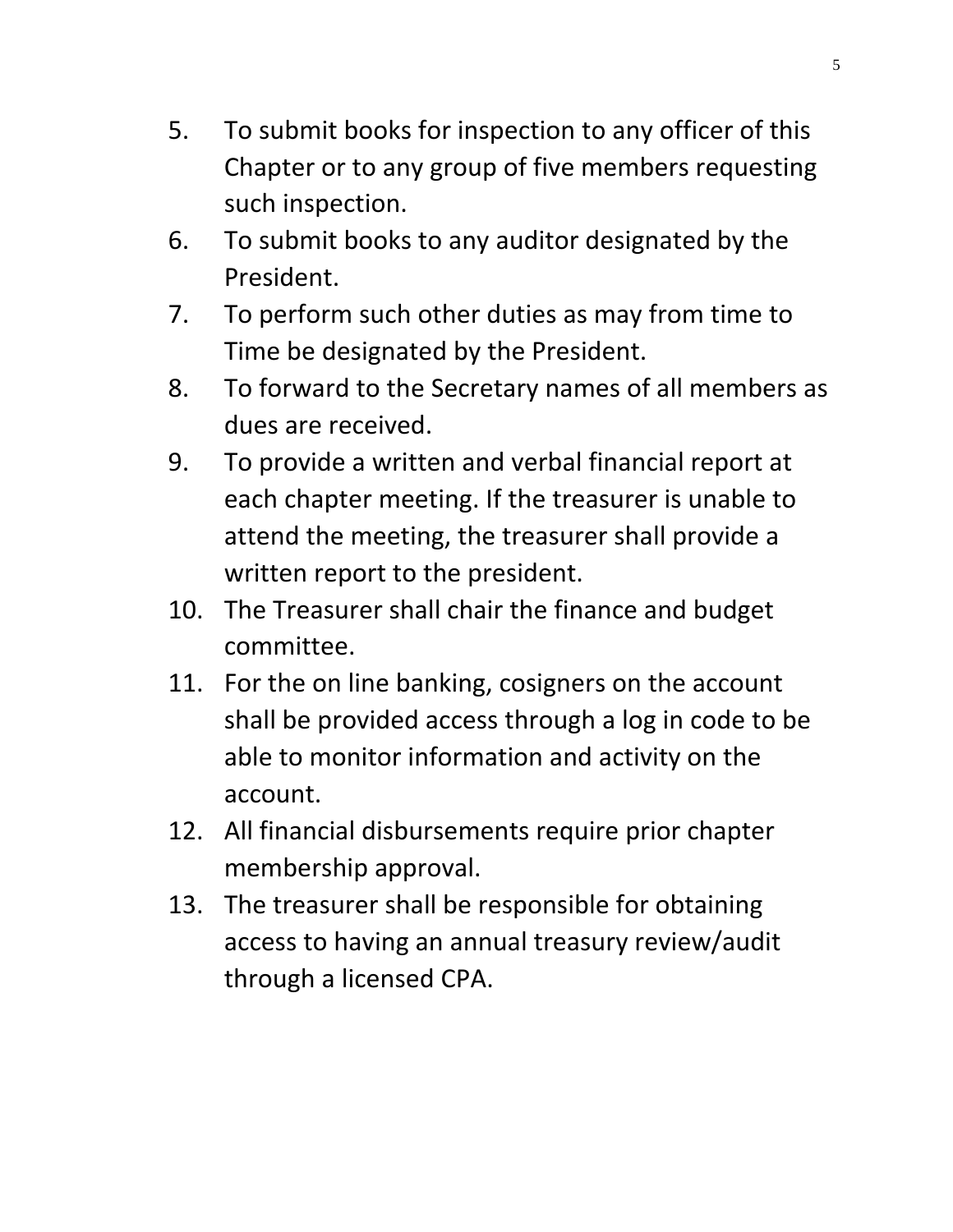- F. The duties of the Director who shall serve on the ACBT Board shall be:
	- 1. To represent the Chapter during all ACBT board meetings.
	- 2. To report and forward all information pertaining to ACBT to the local Chapter officers and members.
	- 3. The director may be appointed by the President or elected by the membership.
- G.The duties of the immediate past President shall be:
	- 1. To offer advice and consultation to any other officer who requests it.
	- 2. To chair the constitution and By-laws committee.
- H. The duties of the President Emeritus shall be: To provide suggestions and advice as requested from the officers and membership.
- I. The Board of the Dallas chapter is composed of the seated officers and is responsible for setting chapter policies.

#### BYLAW IV – VACANCIES

Vacancies of officers shall be filled in the Following manner.

- A. The President shall be succeeded by the First Vice President.
- B. A vacancy in any office except that of the President Shall be filled at the next regular meeting by the nominating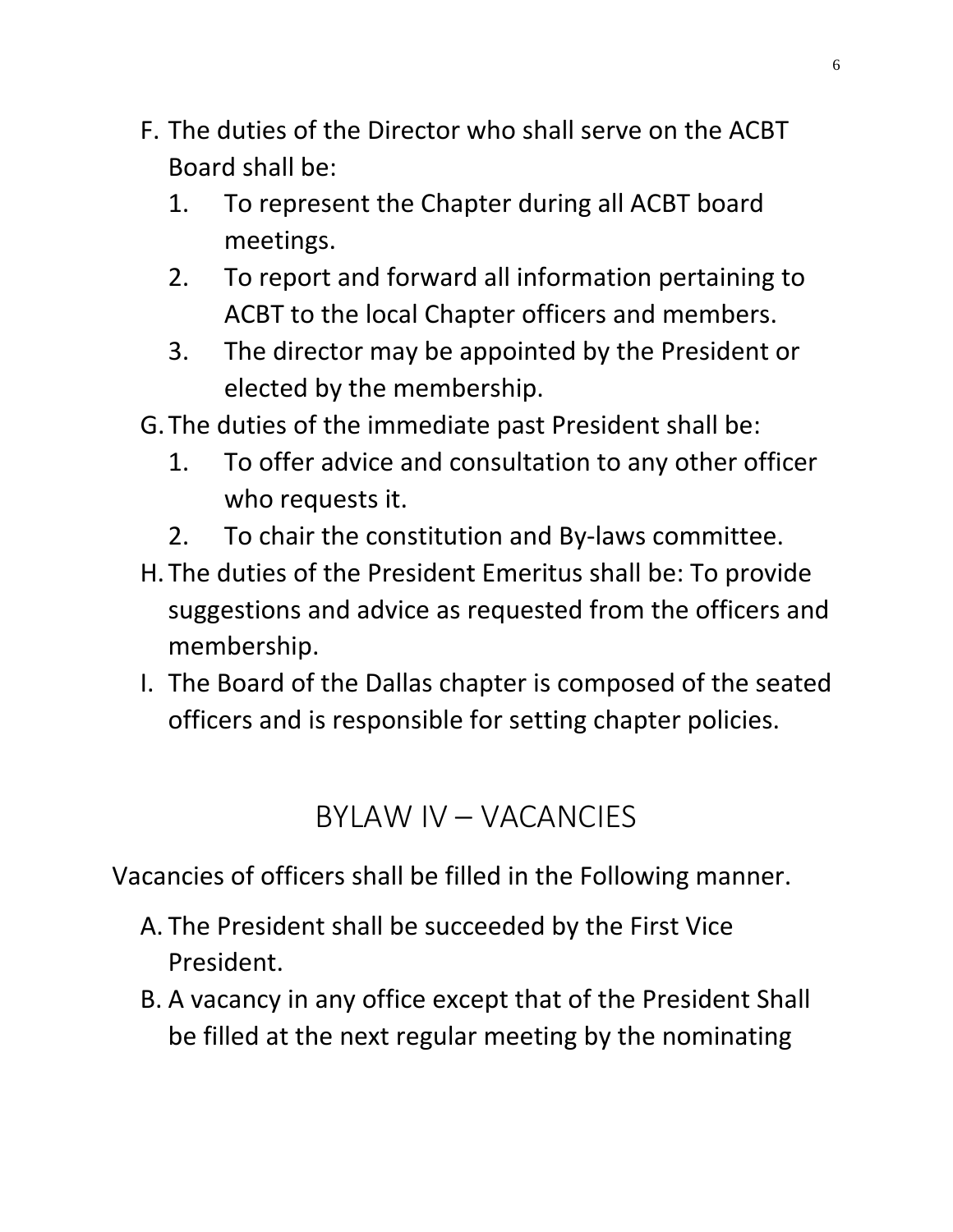and election procedure prescribed and shall be for the unexpired term.

BYLAW V – Meetings

- A. Regular chapter meetings shall be held at least quarterly. The time and place to be determined by the membership. A meeting of the members of the Dallas Area Council, its board of directors, or any committee designated by the board of directors may be held in person or virtually by any communication system that facilitates real-time interaction among meeting participants.
- B. In the event of circumstances that make it inadvisable to hold the meeting at the designated time and place, the decision to change the meeting logistics must be made no later than two days prior to the agreed-upon time and requires a consensus of the chapter president and two additional officers. The change will be communicated to the Telephone Committee chair immediately by the chapter president by both phone and email. The president will also send an announcement by email to chapter membership.

#### BYLAW VI – NOMINATIONS AND ELECTIONS:

A. The president shall appoint a Nominating Committee at least thirty (30) days prior to an election and the committee shall report during the next meeting.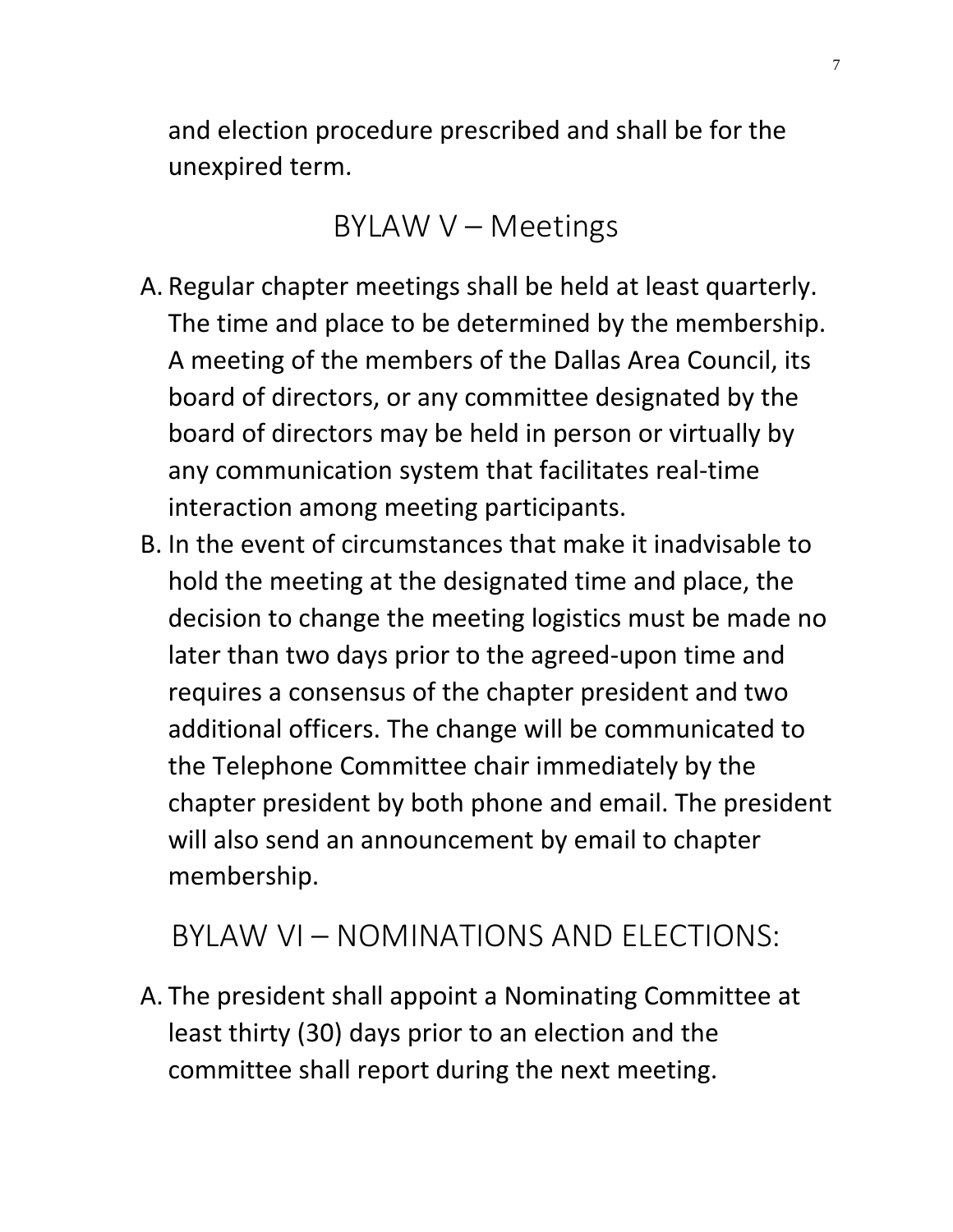- B. Nominations may be made from the floor during
- C. elections. However, the nominee must have agreed to serve If elected.
- D. All nominees and persons making nominations must be members in good standing.
- E. Election of officers shall be by majority vote of members in good standing who are present at the meeting and voting.
- F. All officers of this chapter, except the Secretary and Treasurer, shall be visually impaired or blind as Required by ACB and ACBT constitutions.
- G.The fiscal year for the Dallas Area Council of the Blind's fiscal year runs July 1 to June 30.

BY-LAW VII – Good Standing

A member in good standing meets the following conditions.

- A. His dues are paid for the current year.
- B. The member has no outstanding financial liability to DACB.
- C. The member currently adheres to the policy of DACB.
- D. The member exemplifies DACB in an honest and upright manner.
- E. Members not in Good Standing may not vote or receive benefits from DACB.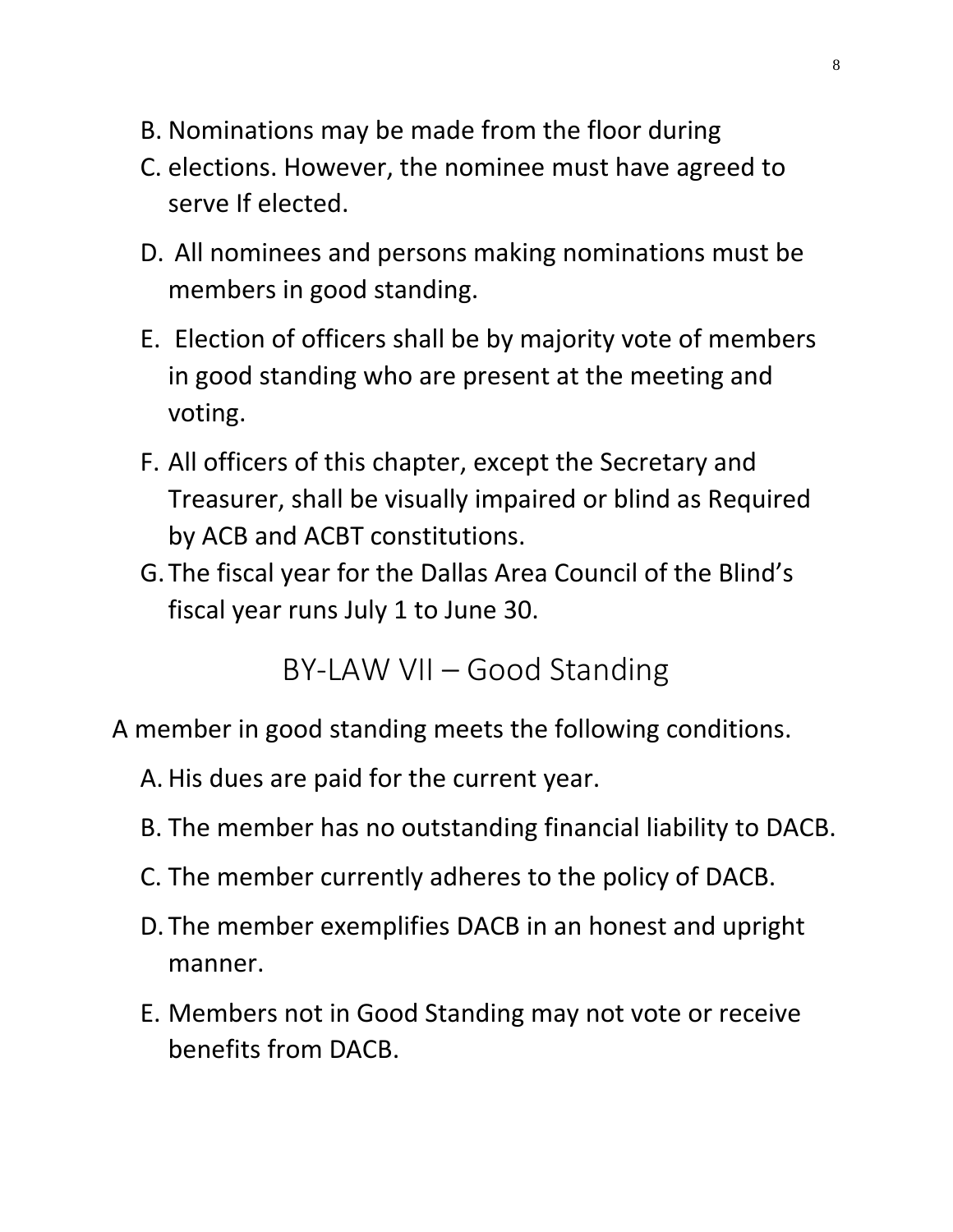F. If it is believed that a member's conduct is reflecting badly on DACB or is in violation of DACB Policy, after addressing the member privately and if possible providing the member with an opportunity to correct the issue, officers may review and make a recommendation to the membership.

### BY-LAW VIII – STANDING COMMITTEES;

- 1. Constitution and By-laws
- 2. Finance and Budget
- 3. Legislative
- 4. Membership and Credentials
- 5. Advocacy, Publicity and Public Relations
- 6. Resolutions
- 7. Telephone
- 8. Programs and Recreation
- 9. Scholarship
- 10. Transportation

A. The president needs to appoint all committee chairpersons. The committee chair has the discretion to appoint other committee members. The president will appoint committee members in the event the committee chair offers no input.

B. Standing committees are defined as the committees that regularly function.